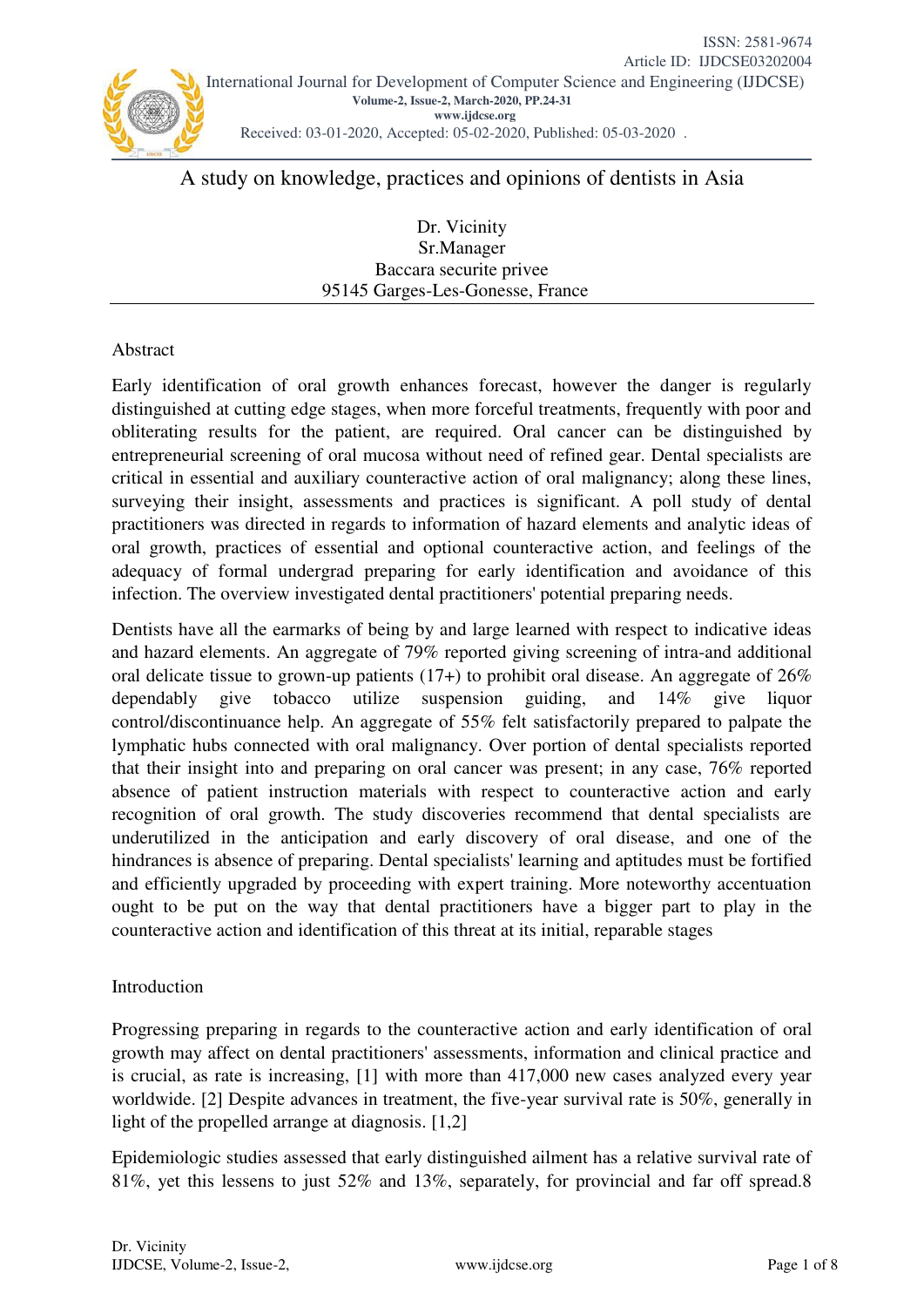Alcohol and tobacco are imperative benefactors to the harm, and inclusion of human papillomavirus (HPV) has been recommended as a co-figure, especially in the improvement of carcinoma of the pharynx in more youthful populations.[3] Suspicious oral changes can be identified by visual and material examination of the oral mucosa without utilization of advanced hardware, and can be alluded for further examination.

Oral malignancy is identified at cutting edge stages, [3] when more forceful treatments are needed 14 that may affect on the capacity of the oral pit, and deliver facial deformation influencing the patient's nature of life.[1,4,5]

A sum of 60% of patients with oral malignancy in India are analyzed at a late stage, and there is an absence of mindfulness about the disease. [4,5,6] A study examine recommended that populaces at danger of creating oral cancer are minimum educated about hazard variables, signs and symptoms. Early, treatable phases of oral growth are little, asymptomatic lesions 21 that might be not entirely obvious by the patients, highlighting the imperative part of dental specialists in lessening the weight of oral cancer.

Dental practitioners are fit the bill to shrewdly screen for oral tumor and to give preventive guidance and advising mediations amid routine examinations. It is imperative that dental specialists have precise learning about oral disease to recognize people at hazard, look at the mouth to report tissue changes and give proper mediations, therefore possibly adding to the lessening in oral malignancy rate, horribleness and mortality.

Past studies in European countries and America examined the learning, assessment and practices of dental practitioners in the counteractive action and early identification of oral malignancy. These studies uncovered that dental practitioners were by and large proficient about this danger; in any case, there were holes in their insight, and lacking preventive exercises. [6]

Little is thought about the information, sentiment and practices of Indian dental practitioners with respect to oral growth. With this foundation the exploration point was: to assess the information of rehearsing dental practitioners with respect to oral growth chance components and demonstrative ideas; to assess end systems gave by dental specialists to patients who utilize tobacco items and liquor too much; to research dental specialists' sentiments with respect to the sufficiency of formal undergrad preparing towards essential and auxiliary aversion of oral malignancy; and, to investigate potential instructive needs, assuming any, with respect to the counteractive action and early discovery of oral disease.

The review discoveries might be helpful for arranging undergrad and proceeding with expert instruction programs in regards to counteractive action of oral cancer and analysis of early sickness.

# Study Method

A web review was built utilizing the accompanying subheadings: general data; oral disease hazard components; oral cancer indicative ideas; and, dental practitioners' conclusions. The overview was created utilizing already distributed tools [6,7,8] with adjustments and increments for the Indian setting. The overview was appropriated to 1,400 dental practitioners honing in India. The online overview was conveyed by the Indian Dental Association to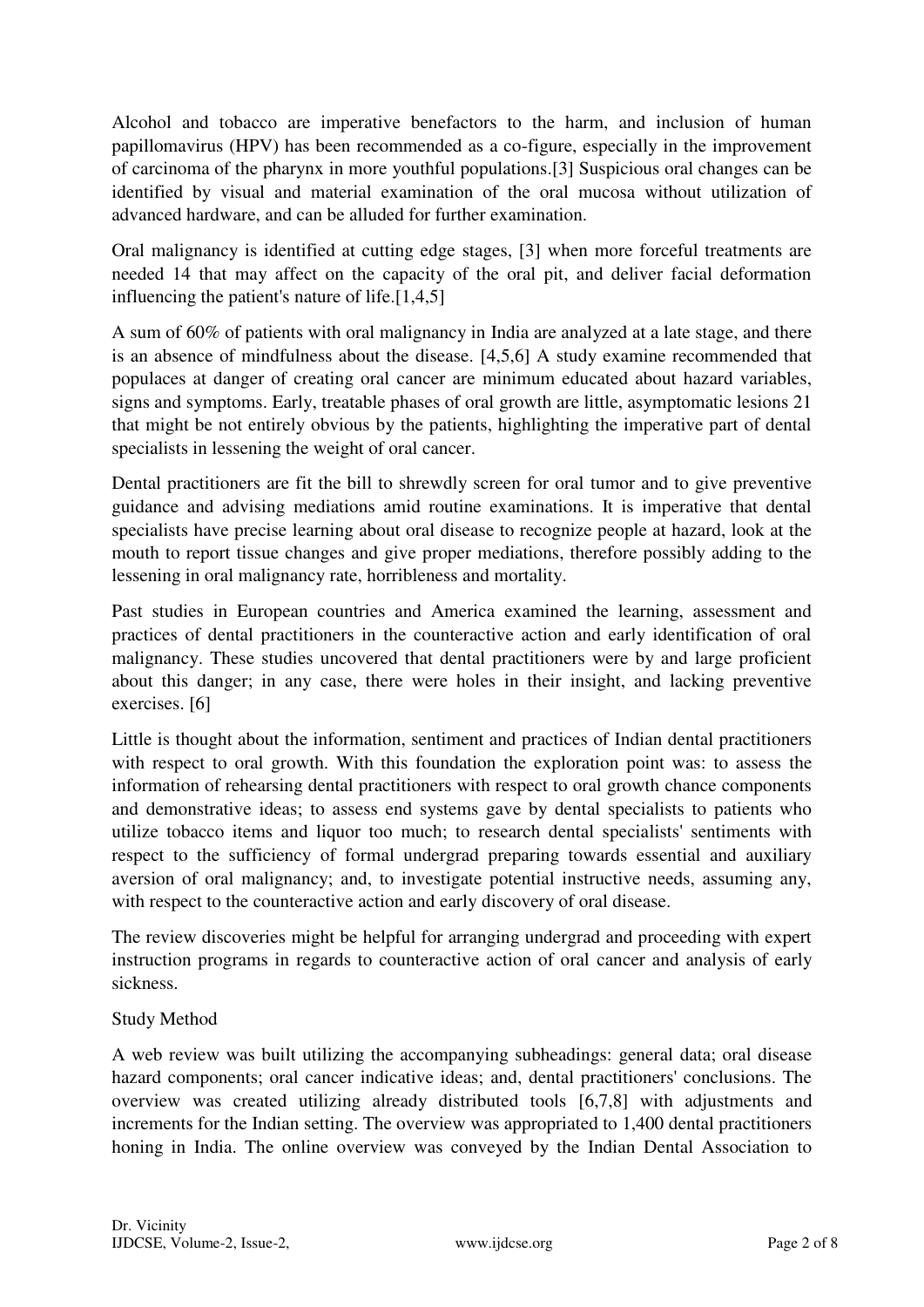individuals from the Association utilizing email contact addresses. Moral endorsement was looked for and got from the university in India before beginning of the study. [8,9]

Each right reply was set apart with a score of '1'. The scores were added to make a record score (low, medium, high) for hazard variables, running from 0-9, and demonstrative ideas extending from 0-11. The dental specialists were characterized into three gatherings as per the scores got keeping in mind the end goal to make a trademark (sex, timing of graduation and proceeding with training course, encounter, saw information) of dental practitioners' learning of both hazard elements and analytic ideas connected with oral cancer. [9,10]

Factual programming SPSS was utilized to assess the relationship between dental practitioners' experience and the learning of both hazard components and indicative ideas. Dental specialists' apparent information and real learning was likewise assessed. A level of P<0.05 was considered factually huge.

Result

A sum of 254 dental practitioners partook in the study, of which 105 (41%) were female, with the season of graduation extending from before 1980 to 2010. More than 60% of members had drilled for over 15 years as a dental specialist. Chance consider information is compressed Figure 1.



**FIGURE 1: Showing percentage of dentists' responses to'risk factor' questions.** 

Oral growth mindfulness and preventive intercessions

More than 90% (n=211) of the respondents evaluate current smoking status, with almost 60% (n=135) surveying past smoking status. Be that as it may, just 59% (n=134) of dental practitioners survey current liquor status, with under 30% (n=68) getting some information about past liquor utilize. Almost 70% (n=160) get some information about past head and neck tumor.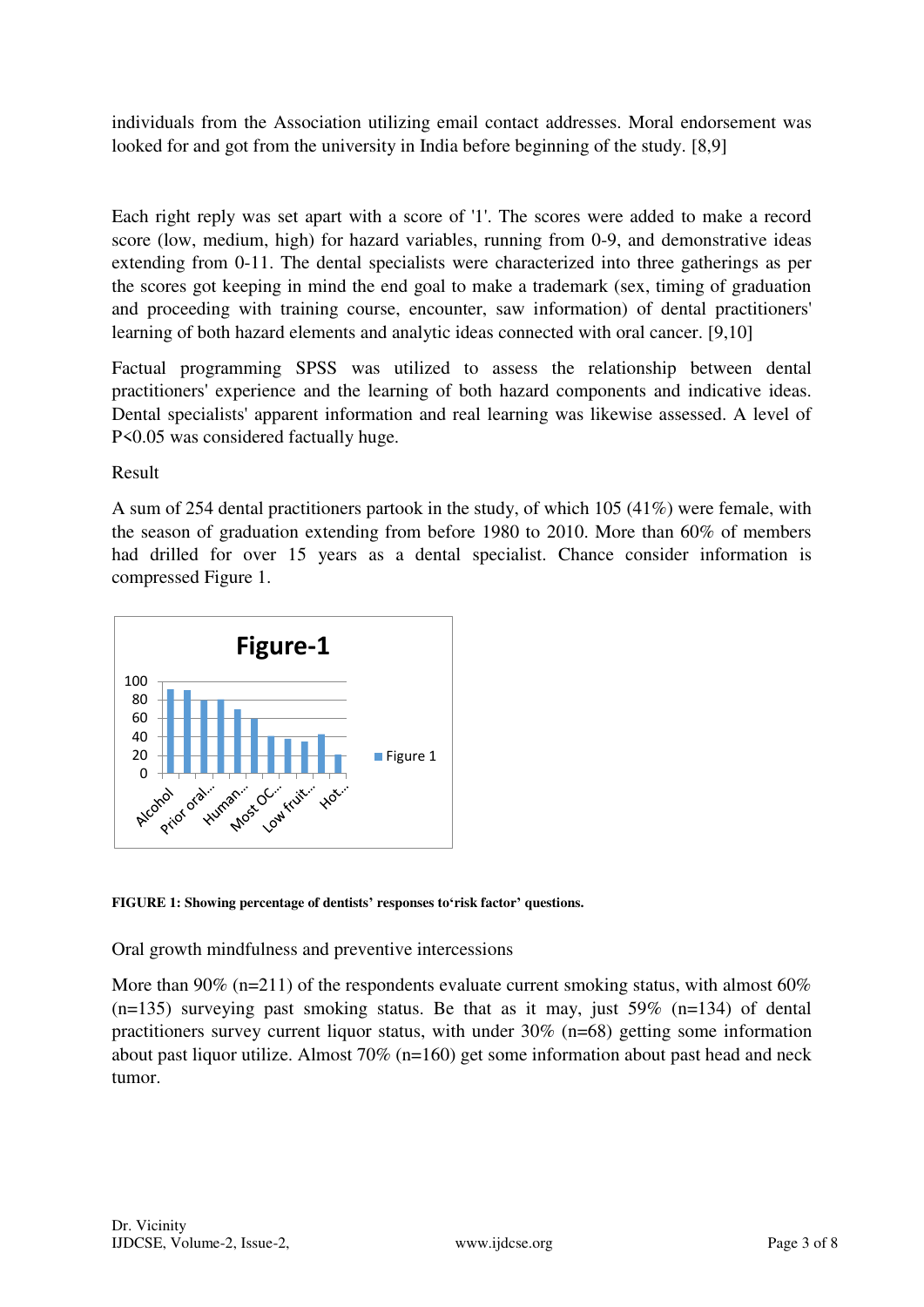

**FIGURE 2: Showing how often dentists offer counselling in tobacco and alcohol cessation.** 

Figure 2 compresses tobacco and liquor guiding intercessions gave by dental specialists to patients who utilize tobacco items and liquor too much. Somewhere in the range of 83%  $(n=175)$  and 49%  $(n=103)$  of members, separately felt that it is their expert obligation to give tobacco utilize and liquor discontinuance help to their patients. A high extent of dental practitioners reported performing oral screening to prohibit oral growth in every single grown-up patient (18+) paying little heed to their tobacco and/or liquor status, and  $97\%$ (n=202) give this examination to edentulous patients. Somewhere in the range of 74% (n=155) reported an absence of patient training materials (pamphlets, flyers, blurbs) in regards to avoidance and early discovery.

## *Knowledge of diagnostic methods*

In spite of the fact that a larger part of dental practitioners studied (99%, n=221) concurred that early recognition of oral tumor enhances its five-year survival rate, and around 95% (n=211) realized that a patient is generally asymptomatic amid the underlying phases of the sickness, a lower extent of members (86%, n=188) knew that most oral malignancy is analyzed at cutting edge stages. Essentially, 87% (n=192) of respondents realized that the ventral horizontal fringe of the tongue is the most widely recognized site of tongue injuries.

More than 80% of dental practitioners recognized erythroplakia and leukoplakia as the most widely recognized sorts of injuries connected with oral cancer. In any case, a higher extent of dental practitioners recognized leukoplakia (87%, n=193) than erythroplakia (82% n=181), a reality that will be tended to in the examination segment. Additionally, just 72% (n=159) of respondents distinguished both injuries. What's more,  $11\%$  (n=25) of members erroneously distinguished nicotine stomatitis and frictional keratosis as the most widely recognized sores connected with oral neoplasia.<sup>[10,11]</sup>

More than 70% (n=162) distinguished the tongue, and 86% (n=190) recognized the floor of the mouth, as the two most basic destinations for intra-oral sores. In any case, just 64% (n=141) effectively recognized both destinations. [12, 13]

## *Dentists' Acquiring Knowledge*

The self-reported level of preparing is appeared in Figure 3. By far most of dental specialists recognized that they were not enough prepared to give tobacco and liquor discontinuance exhortation; in any case, they felt sufficiently prepared with respect to screening and distinguishing suspicious injuries and hubs. The dental specialists who expressed satisfactory preparing seemed to have a superior information of indicative elements ( $p<0.001$ ). A sum of 42% (n=87) of members went to a proceeding with instruction course (workshop, meeting, concentrate on day) in regards to oral malignancy in the most recent two years, and 34%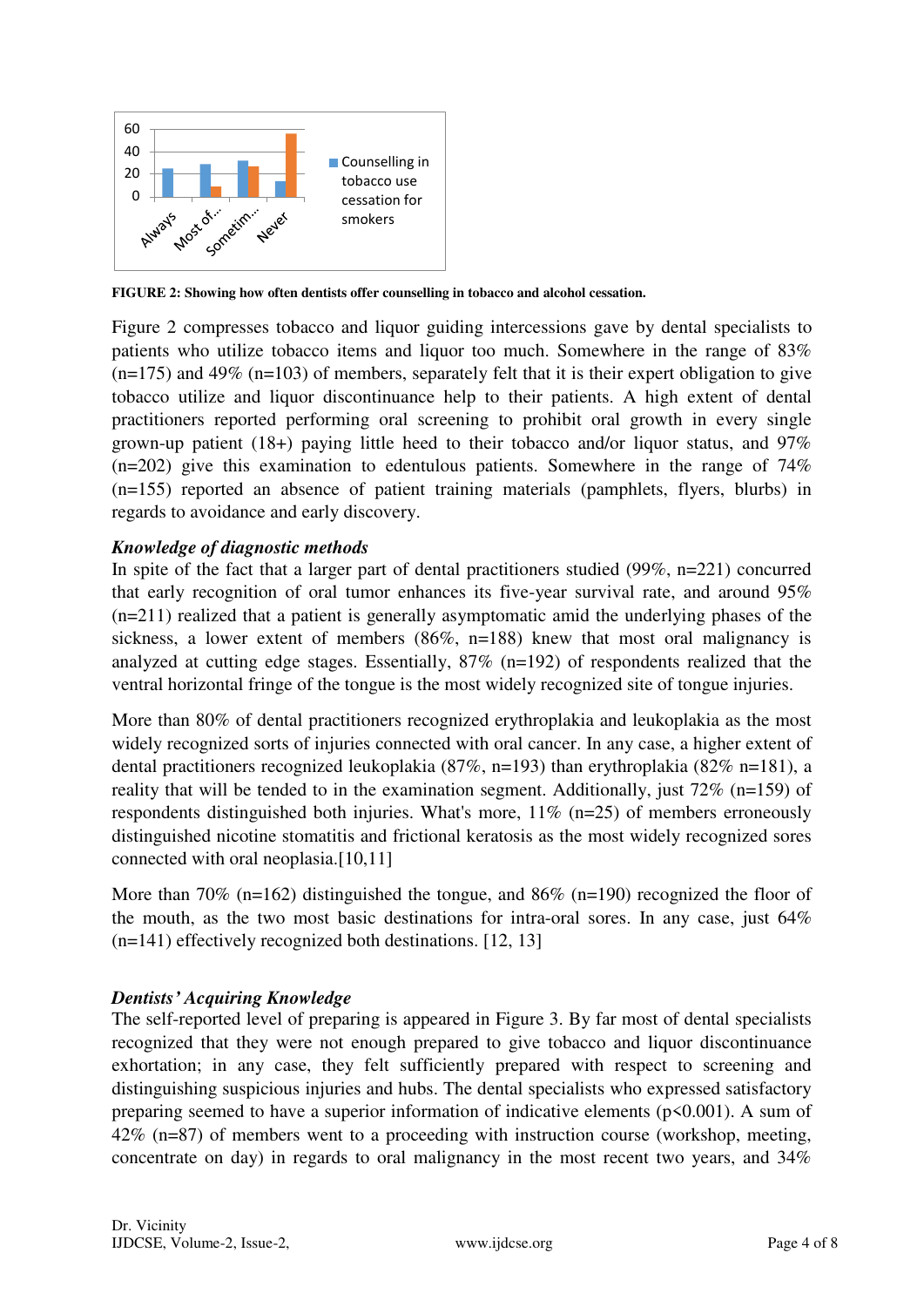$(n=71)$  in the most recent five years, while 6%  $(n=13)$  went to a course over 10 years back and 8% (n=18) never got such a training upgrade.



**FIGURE 3: Showing self-reported training levels.**

At the point when gotten some information about dental specialists' preparation needs, the most widely recognized reaction was for the "acknowledgment of suspicious injuries" and on "suspicious sores referral rules" (more than 95% of respondents picked these). Liquor (74%) and tobacco (79%) suspension training were the slightest chose of the answer alternatives.

#### **Discussion**

The after effects of the present study demonstrate that dental practitioners honing in India are for the most part learned in regards to oral malignancy chance elements and symptomatic ideas; in any case, like other studies,[13,14] there is fluctuation in their insights.

In spite of the fact that by far most of dental specialists distinguished liquor and tobacco as the primary hazard variables, like different concentrates beforehand did in the European countries a littler extent of dental practitioners knew that HPV, low utilization of leafy foods, earlier oral tumor injury and sun introduction on account of lip disease are likewise potential hazard variables

There is an expanded frequency in patients under 45 years of age;[15,16] be that as it may, the larger part of cases happen in patients 45 years or more seasoned, with most patients at the season of analysis being in their sixties. Only 55% of dental practitioners distinguished more established age as a potential hazard figure for improvement of oral neoplasia. Members were more proficient in regards to hazard figures that are not experimentally turned out to be connected with oral cancer, as a altogether lower extent of members in contrast with other studies [17] distinguished hot drinks and fiery nourishment as hazard components for oral neoplasia.

About all members distinguished squamous cell carcinoma as the most well-known sort of oral growth, and more than 80% of dental practitioners realized that erythroplakia and leukoplakia are the primary precancerous injuries connected with oral neoplasia. Nonetheless, leukoplakia was recognized by a marginally higher rate of dental practitioners in contrast with erythroplakia. Albeit both injuries have harmful potential, erythroplakia, and the red segment of erythroleukoplakia, known as spotted erythroplakia, have a more prominent opportunity to advance to oral cancer. furthermore, it has been accounted for that on histopathological evaluation over portion of erythroplakias were obtrusive carcinoma, and 40% indicated carcinoma in situ.[18]

A high extent of dental specialists reported performing oral examinations to reject malignancy in all grown-ups and edentulous patients amid routine visits, and albeit 86%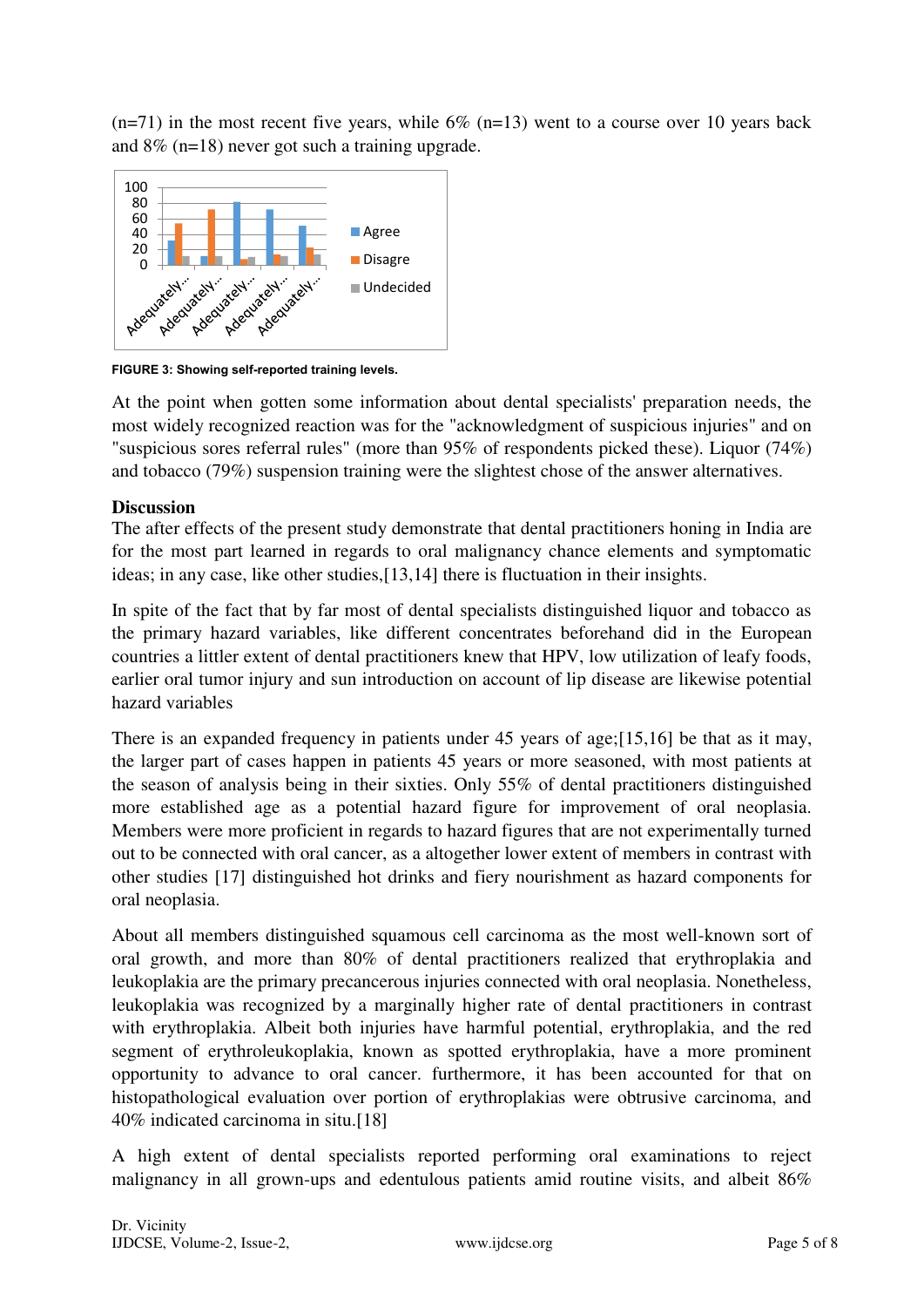distinguished floor of the mouth and 73% recognized the tongue, just 64% recognized both destinations as high hazard. Essentially, a few dental specialists didn't know that the ventral and sidelong outskirt of the tongue is a high-hazard region for suspicious sores on account of tongue carcinoma.[7,8] Part of the examination to avoid oral tumor is palpation of the cervical lymphatic hubs. A sum of 46% of respondents did not concur with the announcement that they were satisfactorily prepared to palpate lymphatic hubs and recognize the related lymphadenopathies (28% differ and 18% undecided). In any case, 80% accurately addressed the information addresses about this subject.

The overview uncovered that exclusive 53% concurred that their oral malignancy information is present. Besides, factual examination demonstrates that dental practitioners who expressed that their insight is present really have a superior information than the individuals who took the inverse view, proposing that members' apparent learning is in accordance with real learning. Dental practitioners who both graduated and went to proceeding with instruction courses all the more as of late will probably get high scores for both hazard variables and demonstrative ideas.[19] This recommends dental schools give preparing with respect to this theme, and proceeding with expert instruction projects are a sensible approach in keeping up the suitable level of learning.

With expanding time since graduation, dental practitioners have a tendency to have a marginally bring down level of learning in regards to the demonstrative ideas and hazard components. It has been accounted for that the information gained in medicinal schools tends to diminish with time, and that the half-existence of this learning is roughly five years.[19,20] As oral cancer rate, despite the fact that rising, is still low in contrast with different malignancies, dental specialists may not as often as possible experience this threat. This highlights the requirement for proceeding with expert training with an emphasis on both hazard components and clinical demonstrative ideas.

## *Tobacco and alcohol cessation*

More than half of dental specialists never give guiding in liquor control/suspension for patients who manhandle liquor. A moderately little extent of dental specialists give directing in tobacco end to patients who smoke. These discoveries are like other surveys,[10,2] what's more, propose that dental specialists find giving tobacco and liquor discontinuance help to their patients testing.

In accordance with other studies,[2,14] dental specialists in India reported being ill-equipped to offer tobacco and liquor discontinuance help, as 54% and 76% of respondents, individually, felt deficiently prepared to give tobacco and liquor suspension training to their patients.

A survey of 154 dental schools reported that 69% showed tobacco mediations in their undergrad curricula.[11] However, in 2010 another study recommended that schools give just "fundamental learning educational program that once in a while join viable, behaviourallybased segments influencing long haul change," and underlined the significance of and requirement for new techniques with respect to tobacco preventive activities.[11,20]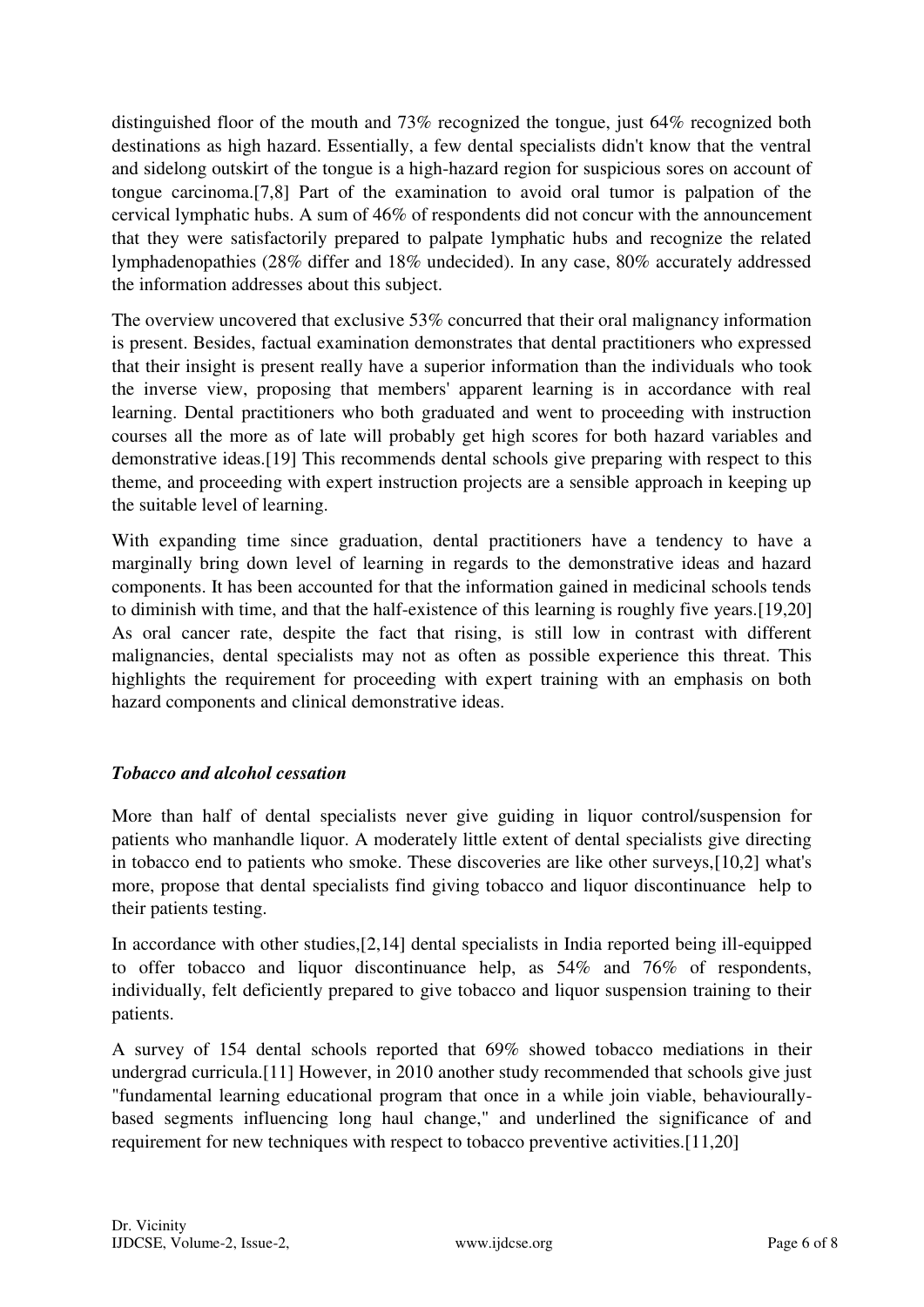

**FIGURE 4: Showing self-reported training needs.**

A high extent of dental practitioners reported that they have a part to play in giving patients tobacco suspension advising, yet not as much as half felt that liquor mishandle guiding is a piece of their expert obligation. This is in accordance with the outcomes from Figure 4 in regards to particular preparing needs. Dental specialists positioned tobacco and liquor suspension at the lower end of the range, with somewhere around 70 and 80% of dental practitioners determining a requirement for further preparing in these regions.

## Conclusion

The reaction rate to the overview was around 18%; along these lines, the outcomes must be deciphered with care, as it may not depict the learning, feelings and practices of all rehearsing dental specialists in India. Moreover, the dental specialists who took an interest in the study are a self-chosen bunch and might be more intrigued by the subject, and as a result might be more learned than non-respondents. What's more, a general constraining normal for selfreporting overviews is the likelihood of socially worthy reacting, and in this manner the outcomes may not really completely mirror dental specialists' day by day proficient practice.

Like studies in different nations, the discoveries of this review propose that dental practitioners honing in India are by and large learned of oral growth chance elements and symptomatic ideas. Late graduation and proceeding with training were connected with better learning of hazard elements and indicative ideas.

Dental practitioners find giving tobacco and liquor end help to their patients testing, and a high extent felt inadequately prepared to consolidate these intercessions in their practices. Nonetheless, dental practitioners feel sure to give oral screening examinations to grown-ups, including edentulous patients, in spite of the fact that not all dental specialists know about high-hazard locales.

Dental specialists' learning and abilities must be upgraded by proceeding with expert training in regards to acknowledgment and aversion of pre-dangerous and harmful oral injuries. Just 50% of members demonstrated that their insight and preparing with respect to this threat was present and an extensive lion's share of respondents communicated their craving to go to proceeding with training courses.

Keeping in mind the end goal to outline viable instructive procedures that would profit both future and rehearsing dental specialists and their patients, it is significant to assess dental practitioners' information, conclusion and practices. Dental practitioners are able to do and